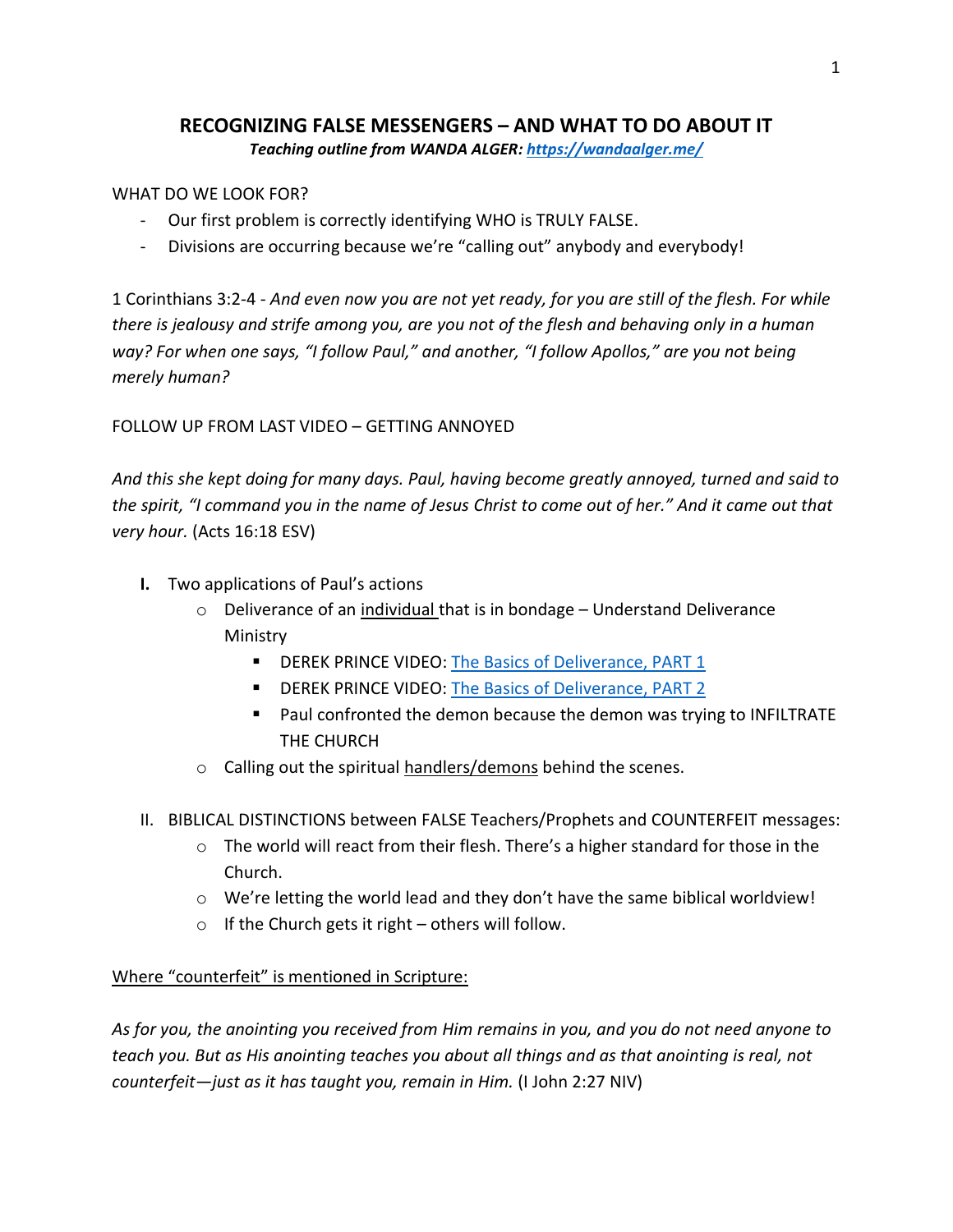- The "anointing" is what is counterfeit contrived, self-made, fake.
	- o Is it scripturally accurate?
	- o Does it bear weight in the Spirit?
	- o Does it produce the works of Jesus?
- Non-believers don't have this!
- RESPONSE: DON'T LISTEN

## WHAT IS FALSE?

Psalm 27:12 - *Give me not up to the will of my adversaries; for false witnesses have risen against me, and they breathe out violence.*

- False witnesses seek violence, vengeance, punishment, even death.
- Political hacks and secular zealots are exhibiting this in increasing measure.
- Typical of those who constantly point fingers, accuse everyone else, shift the blame.

## Proverbs 11:1 - *A false balance is an abomination to the Lord, but a just weight is His delight.*

- An unjust scale; a manipulated truth; an unfair advantage. The 2020 election!
- Those who lower or change the standards to benefit their bias. Hypocrites.

## CHARACTERISTICS OF FALSE PROPHETS:

• The main point to gather from these scriptures is that a false prophet is known by the *state of their heart* and *source of their intel*, much more than the accuracy of their prophecies.

Jeremiah 23:13-14 *- In the prophets of Samaria I saw an unsavory thing: they prophesied by Baal and led my people Israel astray. But in the prophets of Jerusalem I have seen a horrible thing: they commit adultery and walk in lies; they strengthen the hands of evildoers, so that no one turns from his evil; all of them have become like Sodom to me, and its inhabitants like Gomorrah.*

- Their source is Satan, and their goal is to lead people astray.
- They have immoral character and purposely lie.

*(vs 16-17) "Do not listen to the words of the prophets who prophesy to you, filling you with vain hopes. They speak visions of their own minds, not from the mouth of the Lord. They say continually to those who despise the word of the Lord, 'It shall be well with you'; and to everyone who stubbornly follows his own heart, they say, 'No disaster shall come upon you.'"*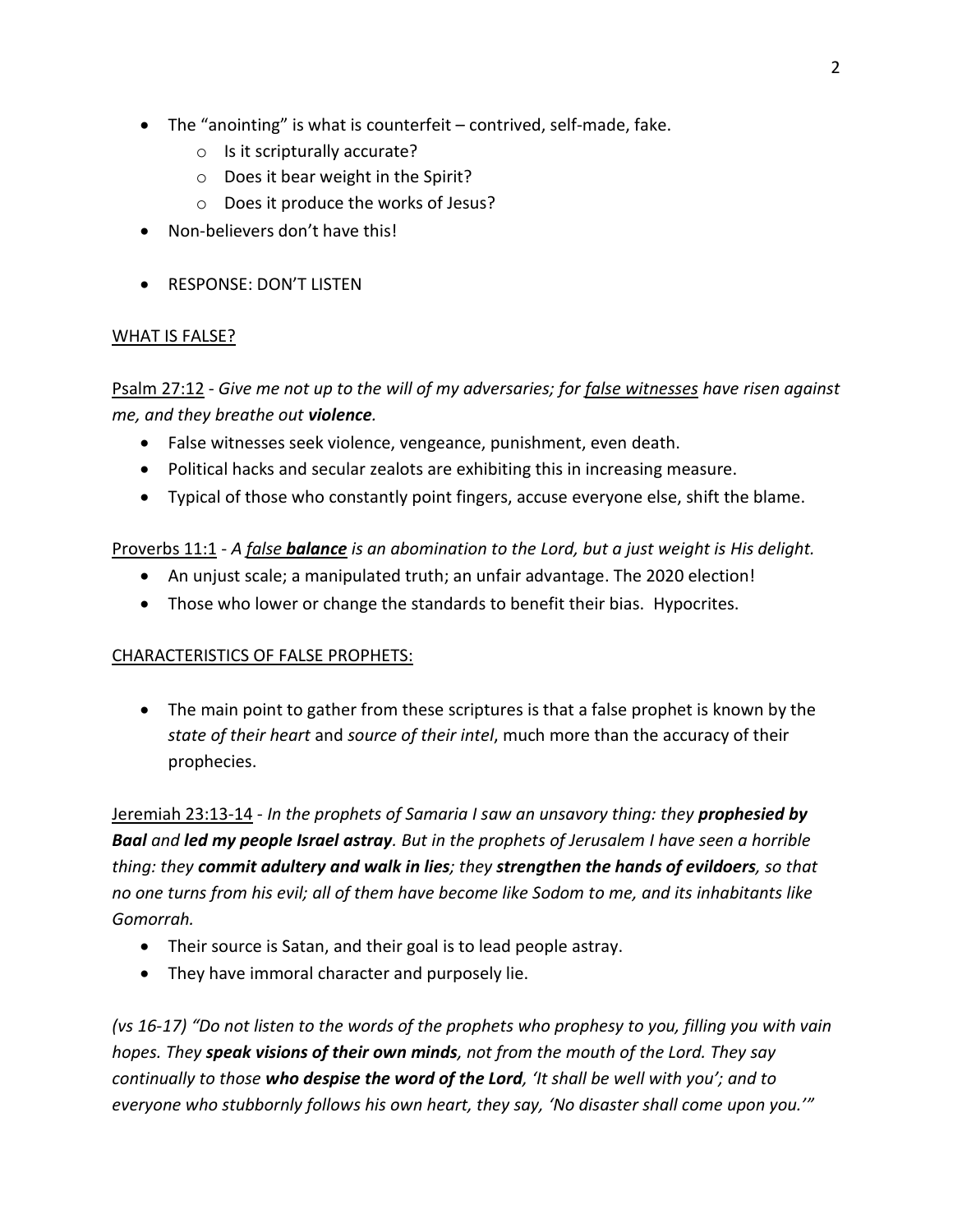- Witchcraft starts as works of the flesh creating words out of their imaginations.
- Appease those opposed to God, hoping to gain a reputation.
- This is not about giving a WRONG prophecy but a TAINTED one.

*(vs 26-27) How long shall there be lies in the heart of the prophets who prophesy lies, and who prophesy the deceit of their own heart, who think to make my people forget my name by their dreams that they tell one another, even as their fathers forgot my name for Baal?*

- A false prophet is purposely drawing people AWAY from the Lord.
- They are deceived themselves, and thus speak from a spirit of deception.

Ezekiel 13:9 - *My hand will be against the prophets who see false visions and who give lying divinations. They shall not be in the council of My people, nor be enrolled in the register of the house of Israel, nor shall they enter the land of Israel. And you shall know that I am the Lord God.*

- Empty, vain, untrue, made-up.
- Coming from the dark side  $-$  the devil  $-$  not just the flesh.
- Not the same as incomplete or immature prophetic interpretation

Matthew 7:15 - *Beware of false prophets, who come to you in sheep's clothing but inwardly are ravenous wolves. You will recognize them by their fruits.*

- Purposely camouflage themselves to fit in, but with ulterior motives.
- Fruit should produce the works of Jesus, mature the saints, and help the weak.
- Different than someone who is simply immature, shallow, compromised in their faith, or doctrinally weak (lack of proper biblical foundation).

# **WHAT DO WE JUDGE?**

1 Corinthians 14:29 - *Let two or three prophets speak, and let the others weigh what is said.*

# 1 John 4:1 - *Beloved, do not believe every spirit, but test the spirits to see whether they are from God, for many false prophets have gone out into the world.*

• Human spirit, Holy spirit, or demonic spirit.

# LINK: [HOW TO JUDGE PROPHECY \(Article by Derek Prince\)](https://www.derekprince.com.au/resources/teaching-letters/how-to-judge-prophecy)

# **WE ARE TO WEIGH THE WORD AND TEST THE SPIRIT – NOT JUDGE THE PERSON**

- If the person is deceived they need freedom!
- If they are immature they need guidance!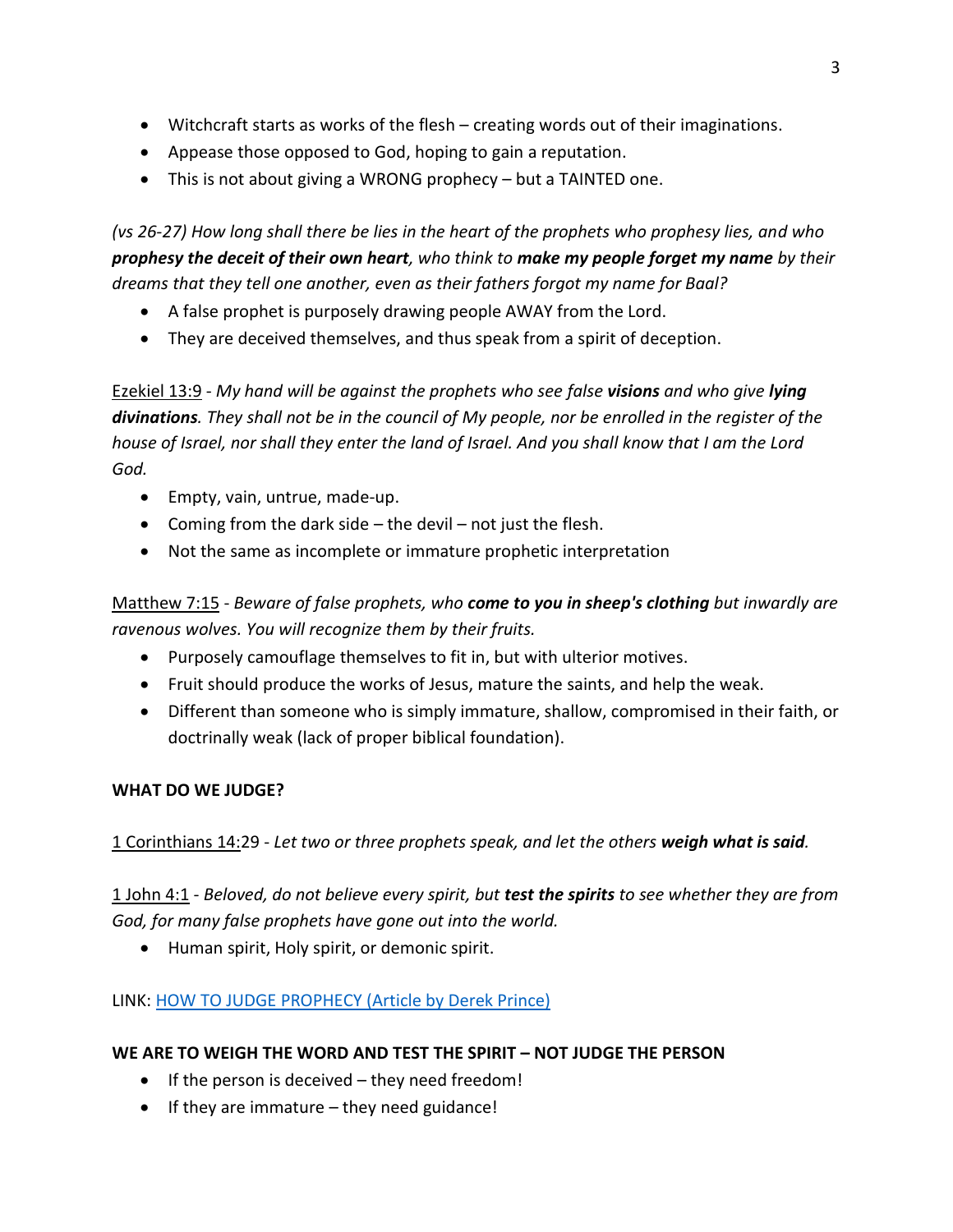- If they are wrong they need to be accountable to those who know them.
- Old Testament prophets were stoned because no one else had the Spirit within with which to test and weigh. God had to publicly judge them.

Ephesians 5:11 - *Take no part in the unfruitful works of darkness, but instead expose them (*teach what is right).

1 Thessalonians 5:19-21 *- Do not quench the Spirit. Do not despise prophecies, but test everything; hold fast what is good.*

# CHARACTERISTICS OF FALSE TEACHERS:

1 Timothy 1:3-4 - C*harge certain persons not to teach any different doctrine, nor to devote themselves to myths and endless genealogies, which promote speculations rather than the stewardship from God that is by faith.*

- Pitting people against each other because of their background, ethnicity, associations, etc.
- Patriot community is creating camps based on who everyone follows (or the narrative).
- Beware of those who constantly point fingers at others, accuse, or mock. Bitter spirit.

2 Peter 2:1-3 - *But false prophets also arose among the people, just as there will be false teachers among you, who will secretly bring in destructive heresies, even denying the Master who bought them, bringing upon themselves swift destruction. And many will follow their sensuality, and because of them the way of truth will be blasphemed (declare something good to be evil). And in their greed, they will exploit (try to sell you something) you with false words. Their condemnation from long ago is not idle, and their destruction is not asleep.*

- They will appeal to their flesh what feels good justify it because of their zeal.
- Declaring something or someone that is good, evil. Truth is mocked.
- They will manipulate the message for profit.
- Difference between selling a product (at reasonable cost) and selling a lie or exaggeration. (Like the difference between the LOVE OF MONEY versus MONEY).

Colossians 2:8 **-** *See to it that no one takes you captive by philosophy and empty deceit, according to human tradition, according to the elemental spirits of the world, and not according to Christ.*

- Delusions fantasies things "hoped for."
- Rules written by men. Coming from a Religious Spirit ("...it's always been done this way..")